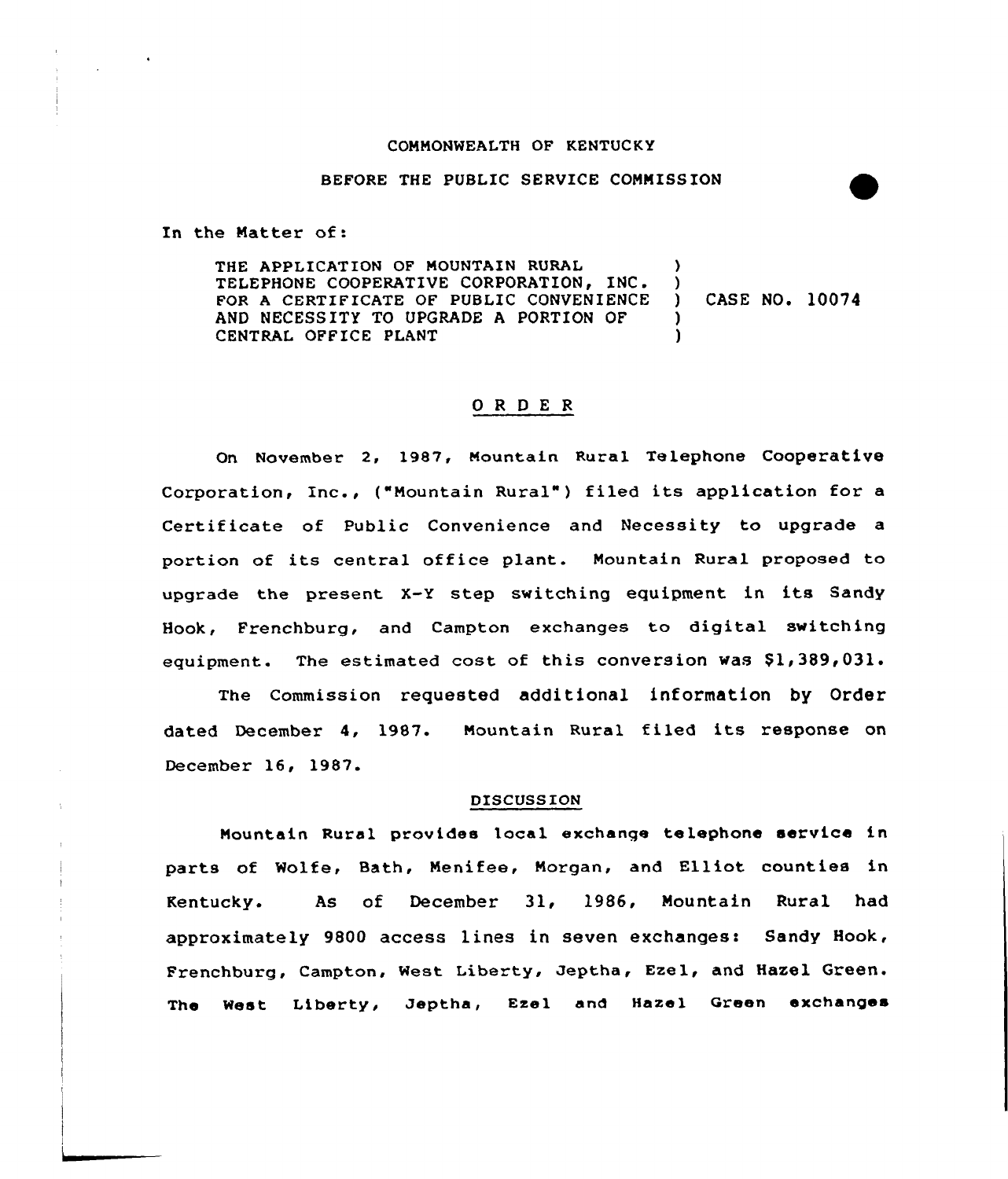presently have TRW Vidar digital switches. In Case No. 8771. $^1$ Mountain Rural received approval for the conversion of its sandy Hook central office from step equipment to digital, for an estimated cost of \$775,400. This conversion has not been completed and Mountain Rural proposes to alter its plans and use a digital remote switch in the Sandy Hook exchange, rather than the originally planned digital stand-alone switch. This remote switch will be a satellite office hosted by a new digital switch co-located with the existing TRW Vidar switch in West Liberty. Mountain Rural also proposes to convert its last two step switches in Campton and Frenchburg to digital switching equipment. These two offices will become satellite offices hasted by the new switch in the West Liberty office. The diffexence in construction costs between Mountain Rural's originally approved plans and its current plans is \$613,631.

In support of its application, Mountain Rura} indicated that the central office buildings at Frenchburg and Campton are completely full; therefore, the addition of any more step lines or trunk carrier would require major building additions. Although the step equipment in the Campton and Frenchburg exchanges was installed in 1973 and 1975, respectively, much of the equipment is used equipment resulting from the West Liberty conversion

 $\mathbf{I}$ The Application of Mountain Rural Telephone Cooperativ Corporation, Inc. to Borrow Funds and Execute Notes to Cover Same with the Rural Electrification Administration to Nake Additions to Plant and Facilities and for a Certificate of Convenience and Necessity.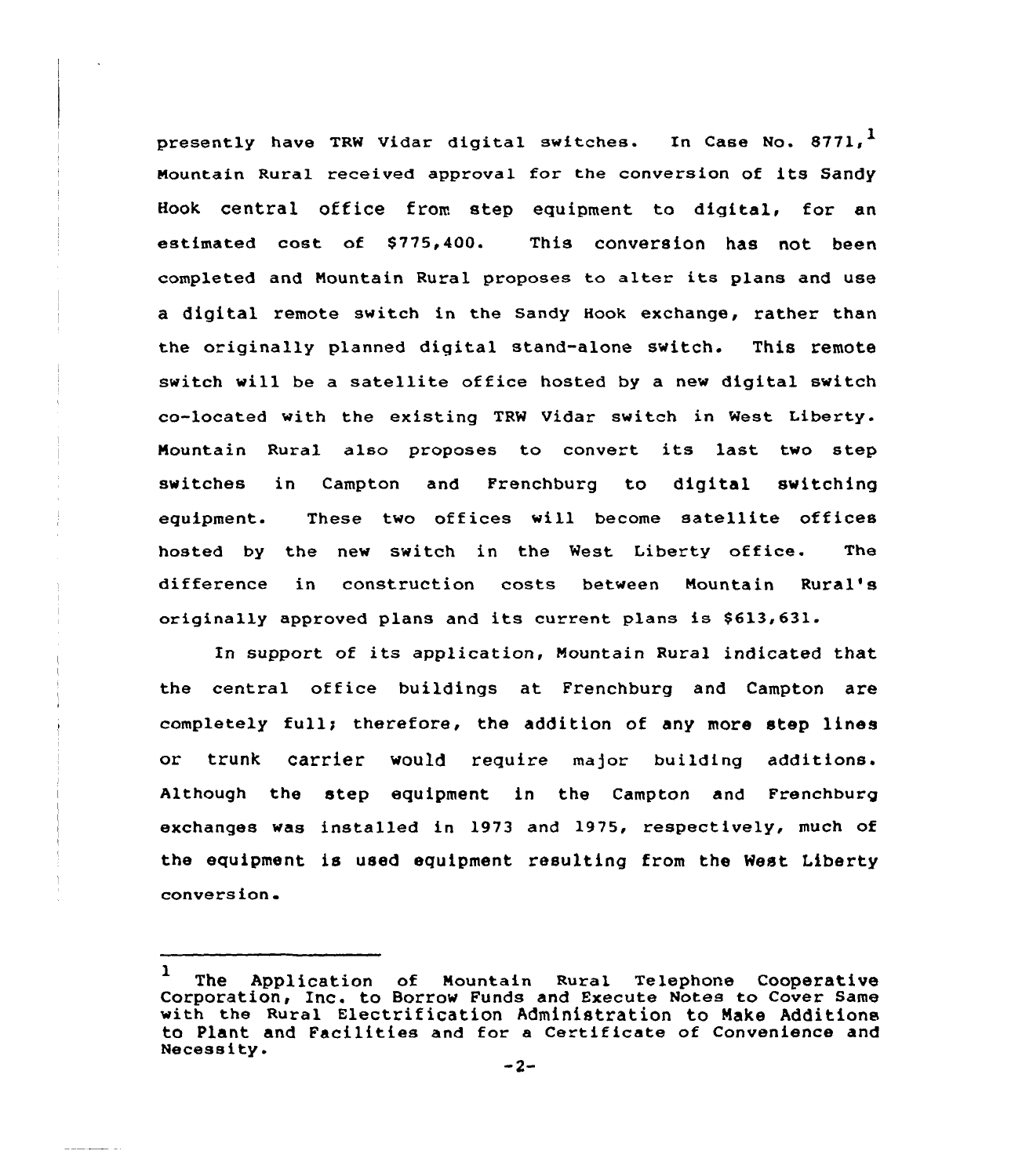The retirement of all of Mountain Rural's step switching equipment will result in a depreciation reserve deficiency in that account. Any amortization of this amount, or any other extraordinary retirement, will require specific Commission approval and should be applied for separately, if necessary.

### FINDINGS AND ORDERS

The Commission, having considered the evidence of record and being advised, is of the opinion and finds that:

1. Public convenience and necessity require that the construction proposed in the application be performed and that a Certificate of Public Convenience and Necessity be granted.

2. Nountain Rural should keep the Commission informed of its progress on this construction project by filing a copy of all progress reports submitted to the Rural Electrification Administration with this Commission. This case number should be cited on all reports.

3. Nountain Rural should apply for Commission approval before amortizing any of its plant accounts.

IT IS THEREFORE ORDERED that:

1. Mountain Rural be and it hereby is granted <sup>a</sup> Certificate of Public Convenience and Necessity to proceed with the proposed construction project as described in this Order and its application.

2. Nountain Rural shall comply with all matters set out in Findings <sup>2</sup> and <sup>3</sup> as if same were individually so ordered.

 $-3-$